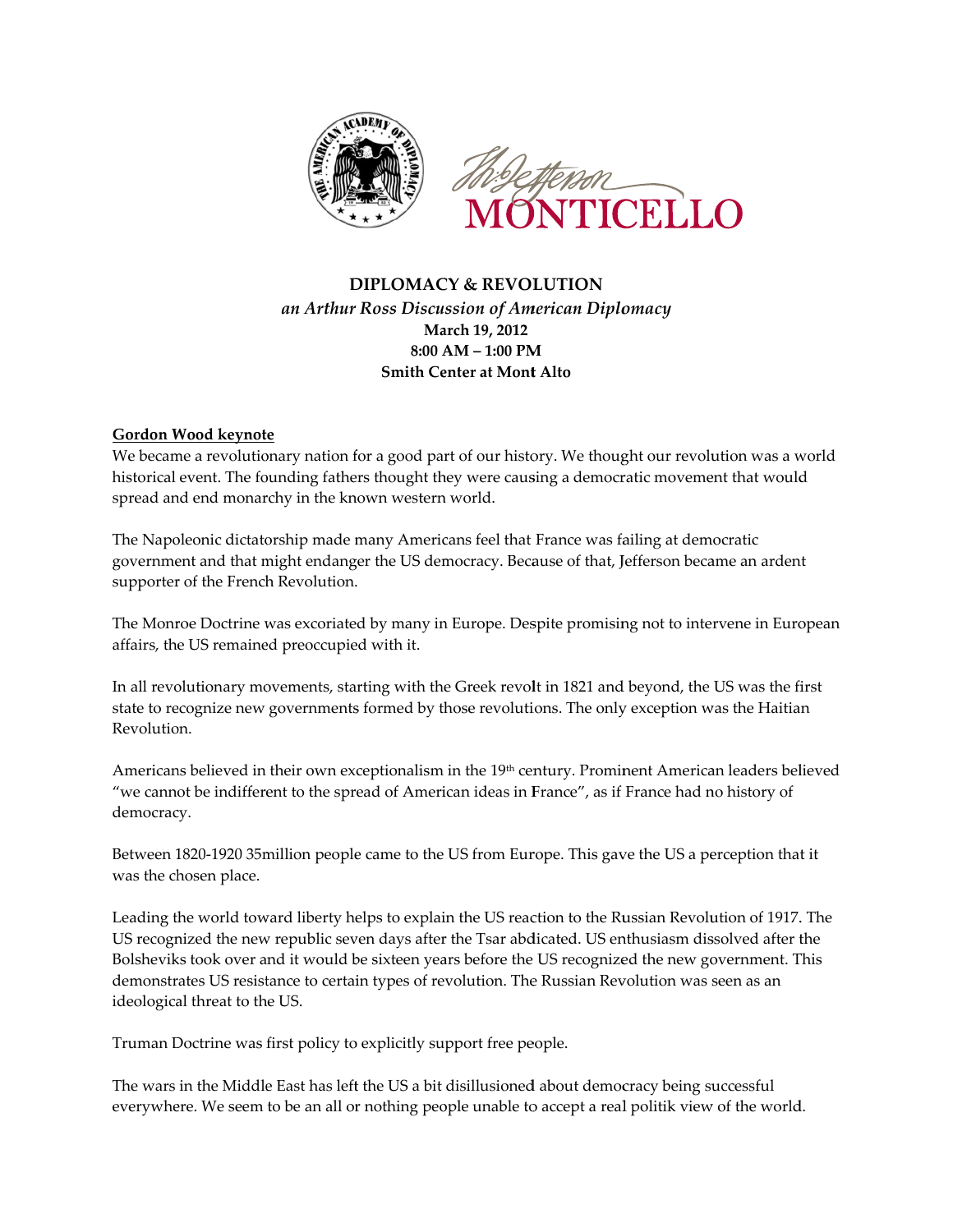The Bill of Rights is sometimes forgotten by Americans because we take individual rights for granted.

#### **Exploring Revolutions**

Four cases were discussed as examples of the problems revolutions posed for. The four were Iran 1979, Nicaragua 1979, Yugoslavia 1991, and the more recent cases of Egypt and Libya. A join panel followed by separate breakout groups held extensive discussions. There were many issues peculiar to each situation but also a number of common refrains very briefly sketched here:

## **Key themes**

- 1. Founding fathers valued patience and forbearance in understanding revolutions
- 2. Need to appreciate the power of the ghosts of history: Americans are poor at paying attention to the history of contending parties, competing priorities in a struggle may put some differences aside but historical demands, needs and grievances return to the politics and frequently catch our policies by surprise.
- 3. Pursuing conflicting policies with regard to one revolution is dicey yet the multiplicity of our interests often requires it;.
- 4. Failure to predict revolution leads to inadequate policy response.
- 5. Personalities of leaders matter and shouldn't be underestimated.
- 6. Understanding the successor generation and including them in decisions is important.
- 7. Emphasis on elections in US policies is often ahead of building the democratic process, understanding, toleration and, in some cases security, to support to sustain the electoral process.
- 8. Multilateral aid has advantages of political acceptability.
- 9. Treating the losing party as normal opposition may be important to stabilizing a postrevolutionary situation.
- 10. US power and influence stored up is more effective then power expended.
- 11. Know your relevancy to the country you are trying to influence
- 12. Be wary of being sucked into being a partisan in a revolution
- 13. Foreign policy must be based on an informed public at home.
- 14. In trying to bring influence to bear think comprehensively about sources of power (DIME diplomacy, intelligence, military, economic).
- 15. Expect great problems in getting Washington to focus on sophisticated embassy reporting about the situation or the consequences of different courses of action.
- 16. There is always pressure for policy goals to move and it won't always be well considered.

#### **Gary Hart closing statement**

We live in a revolutionary era of profound change, occurring on four levels. Each is continuing and we can neither see nor comprehend the long term effects of this revolutions on the world of foreign politics or international relations.

1. Globalization

Every decision we make matters more to others than ever before. Globalization has changed our approach to foreign policy in some ways.

2. Information

We are seeing a shift away from manufacturing base to information base. This has major